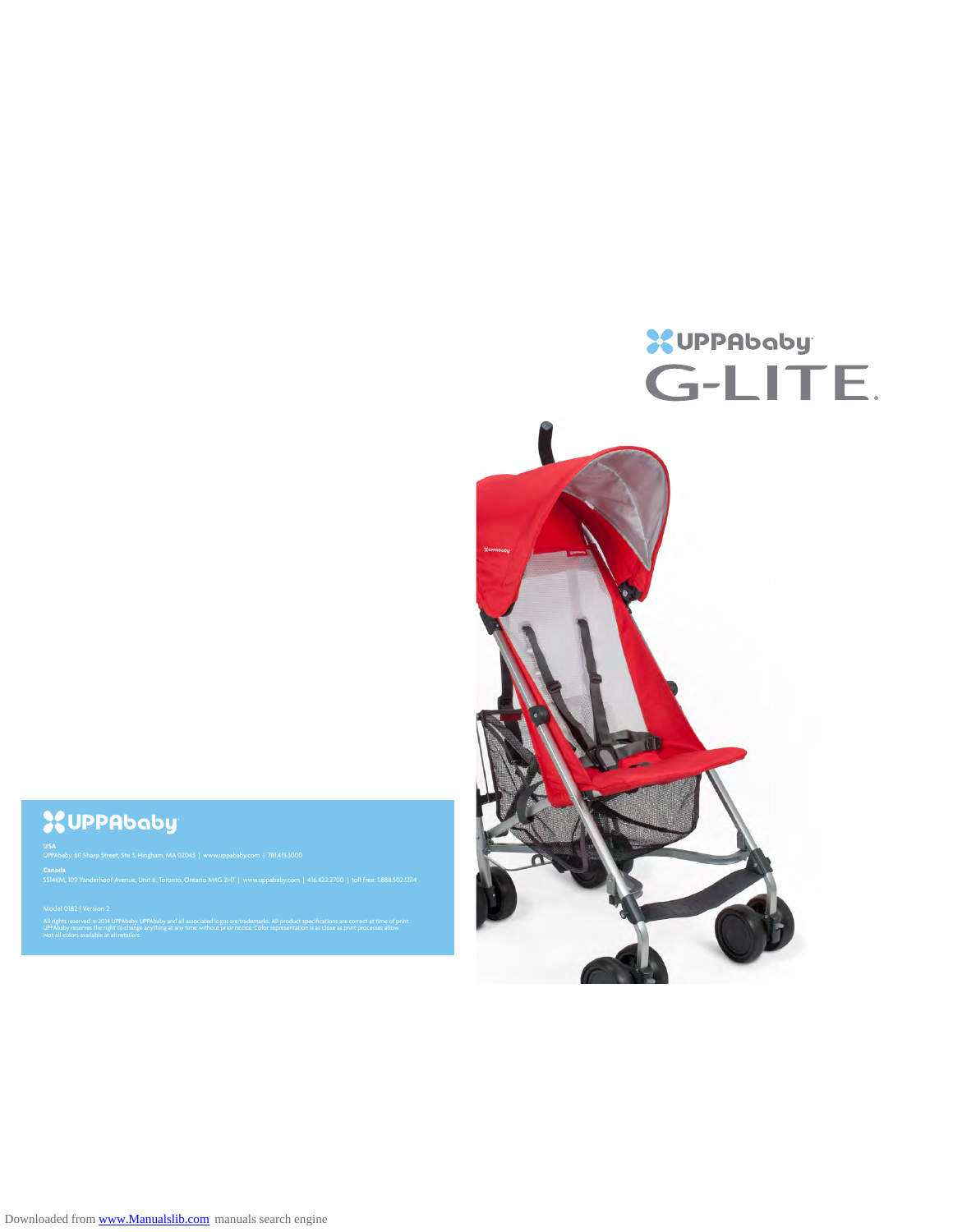# **TABLE OF CONTENTS TABLA DE CONTENIDOS / TABLE DES MATIÈRES**

| <b>ENGLISH</b>                        |                |
|---------------------------------------|----------------|
|                                       |                |
| Warnings + General Safety Information | $\overline{2}$ |
| Parts List                            | 3              |
| Cleaning + General Maintenance        | 3              |
| Stroller Assembly                     | $\overline{4}$ |
| <b>Stroller Operation</b>             | 6              |
| <b>Limited Warranty</b>               | 9              |

| Advertencias + Información General Sobre Seguridad | 10 |
|----------------------------------------------------|----|
| Listado de Piezas                                  | 11 |
| Limpieza + Mantenimiento General                   | 11 |
| Ensamblaje de la Silla de paseo                    | 12 |
| Funcionamiento de la Silla de paseo                | 14 |
| Garantía Limitada                                  | 17 |

# **FRANÇAIS**

| Mises en Garde et Informations Générales sur la Sécurité | 18 |
|----------------------------------------------------------|----|
| Liste des Pièces                                         | 19 |
| Nettoyage et Consignes Générales D'entretien             | 19 |
| Assemblage de la Poussette                               | 20 |
| Utilisation de la Poussette                              | 22 |
| Garantie Limitée                                         | 75 |

. Please read these instructions carefully prior to assembly and use<br>Lea atentamente estas instrucciones antes del ensamblaje y uso.<br>Veuillez lire attentivement ces instructions avant d'assembler et d'utiliser la poussette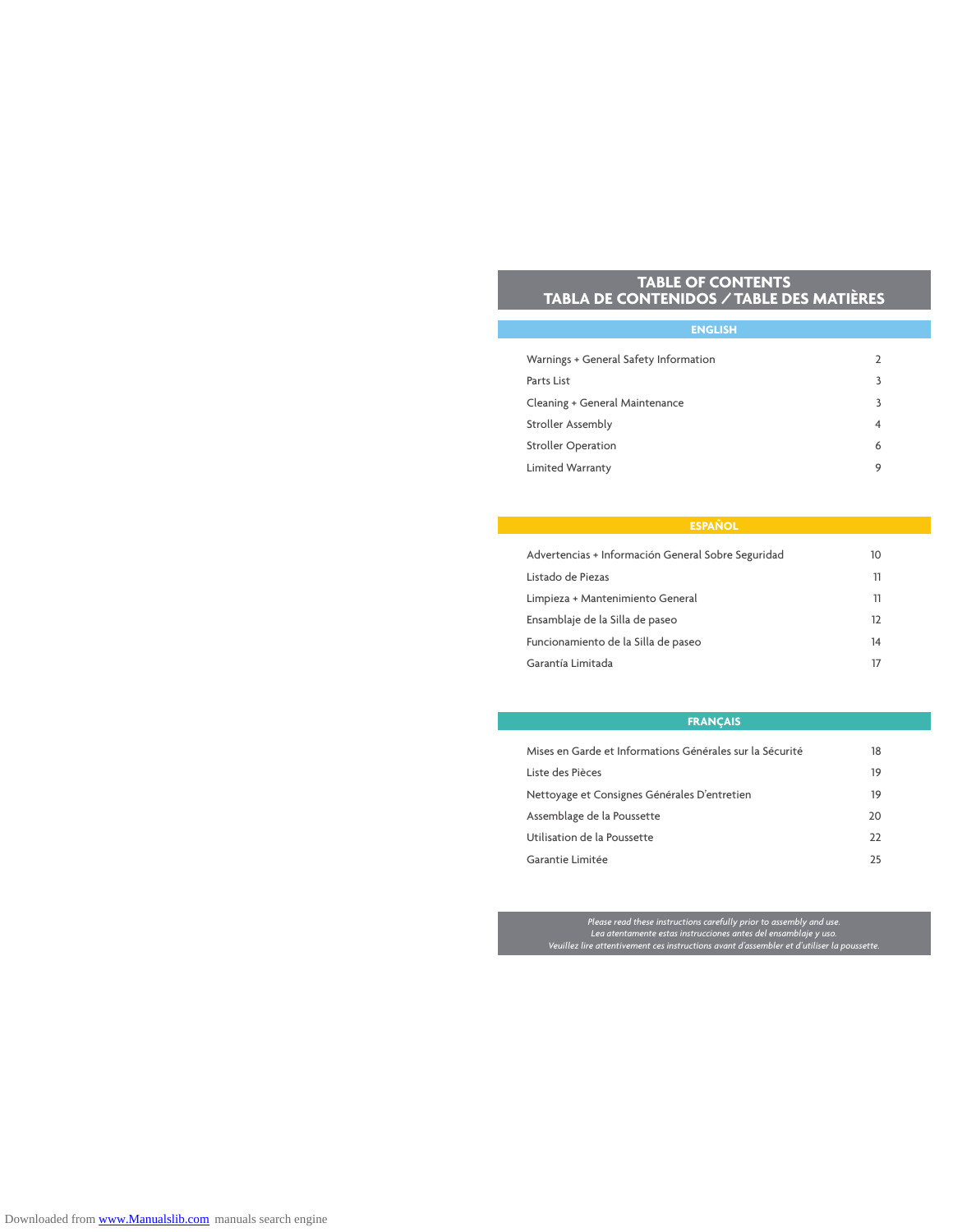# **WARNINGS + GENERAL SAFETY INFORMATION PARTS LIST**

# **WARNING**

NEVER LEAVE CHILD UNATTENDED. FAILURE TO FOLLOW THESE WARNINGS AND INSTRUCTIONS COULD RESULT IN SERIOUS INJURY OR DEATH:

*Keep these instructions for future reference.*

- •This stroller is suitable for babies from 6 months up to 55 lbs (25 kg) and 45 in (114 cm).
- •This stroller is intended for use with one child only.
- •The brake must be locked while taking the child in or out of the stroller.
- Always make sure stroller is fully open and locked before use.
- •Maximum weight for the storage basket is 10 lbs (4.5 kg).
- •Maximum cup holder weight is 1.5 lbs (.7 kg). Excessive weight may cause a hazardous, unstable condition to exist. **DO NOT** place hot liquids in holder.
- •**NEVER** leave child in the stroller while ascending or descending stairs, or using an escalator.
- •**DO NOT** make any alterations or modifications to the stroller with products not supplied by the manufacturer, as this may cause instability or structural damage not covered under warranty.
- •To avoid serious injury from sliding or falling out, always use complete 5-point harness.
- •Unit may become unstable if manufacturer's recommended load is exceeded, or if parcel bag or accessory other than that recommended by the manufacturer is used or hung from the unit.
- •Children and adults should be clear of moving parts while making stroller adjustments. Damage to fingers or extremities may occur when opening or closing the frame.
- •This seat is not suitable for children under 6 months.

*This product is designed and manufactured to comply with ASTM F833 Standard Consumer Safety Performance Specification for Carriages/Buggies and is JPMA certified. This product is designed and manufactured to comply with Canadian standard SOR/85-379 Carriages and Strollers Regulations.*



# **CLEANING + GENERAL MAINTENANCE**

#### **CLEANING:**

2  $\overline{a}$  3

- Clean frame with a damp cloth and a mild detergent and dry thoroughly. DO NOT use abrasives.
- If the stroller chassis parts have been exposed to salt water we recommend that they be rinsed with fresh (tap) water as soon as possible to avoid corrosion.
- The removable seat fabric with harness straps is machine washable. Please wash separately in cold water on gentle cycle with mild detergent. Dry flat and away from direct sunlight before re-use or storage. DO NOT bleach, iron or dry clean.
- The canopy is not machine washable. Hand wash in cold water with mild detergent. Dry flat and away from direct sunlight before re-use or storage. DO NOT bleach, iron or dry clean.

#### **MAINTENANCE AND REPAIR:**

- This stroller requires routine user maintenance. Regularly check all connecting hardware (rivets, screws, etc.) for tightness and security. Inspect all brakes, wheels and tires and replace or repair as necessary.
- Check all safety devices, locks and harnesses for correct and secure operation. NEVER continue to use a product that is structurally unsound.
- Only UPPAbaby replacement parts should be used. It may be unsafe to use parts supplied by another manufacturer.
- Contact Customer Service with any repair questions at 781.413.3030.

*UPPAbaby reserves the right to make design changes and improvements to any of our products as part of our commitment to innovation.*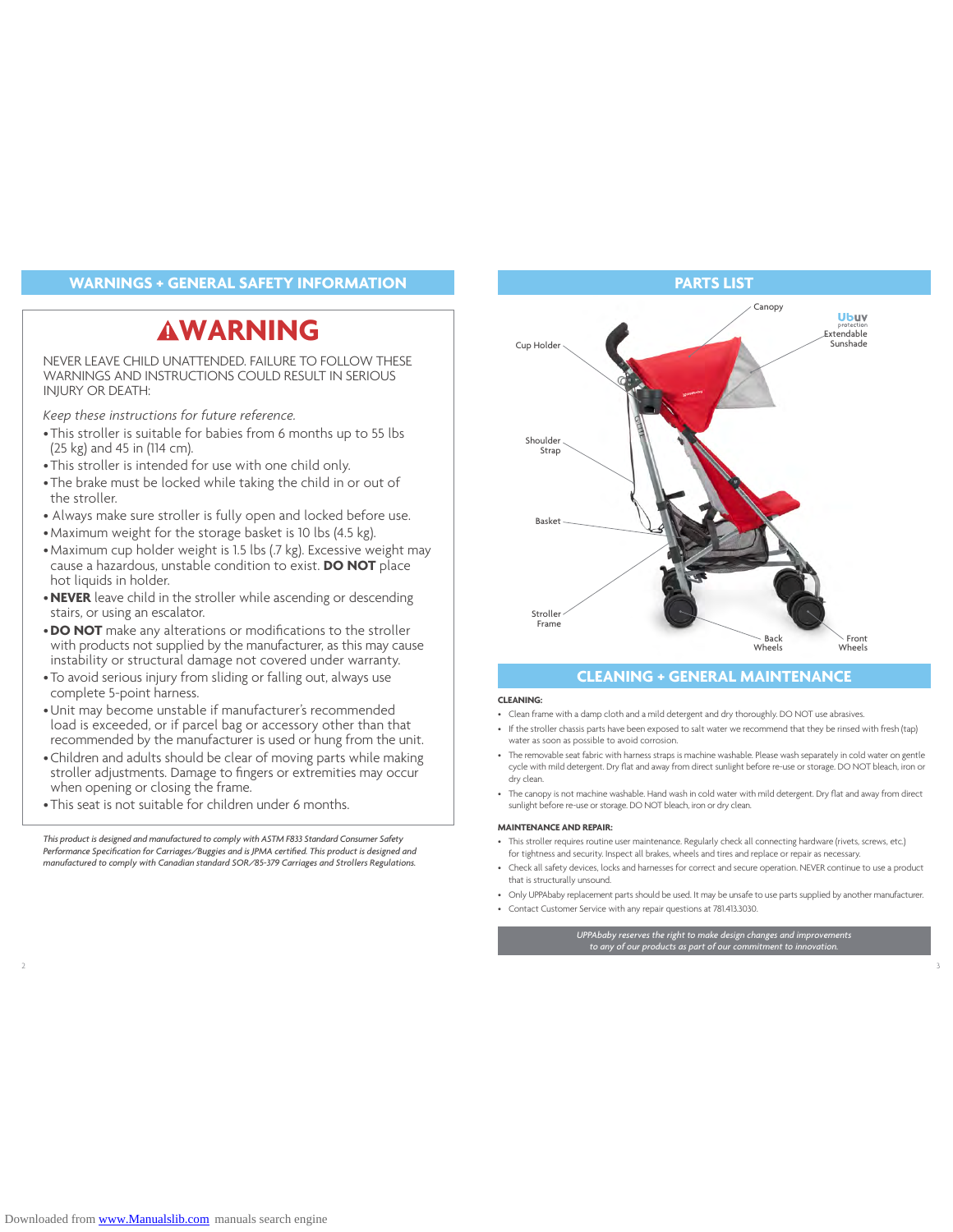#### **ATTACHING THE FRONT WHEELS**



**Attaching Front Wheels:** Slide front wheels onto frame until an audible "click" is heard.



Removing Front Wheels: Push plastic lever on<br>underside of wheel post **()** and slide wheel off<br>frame **©**.

# **OPENING THE STROLLER**



**STEP 1:** Release the latch lock on the left side of the frame and unfold the stroller.



**STEP 2:** Rest stroller on back wheels and push down pedals (with your right foot) on the back of stroller while pulling both handles up towards you.



**NOTE:** *Make sure each lock "clicks" to indicate that the frame is fully open.*



# **STROLLER ASSEMBLY STROLLER ASSEMBLY**

### **ATTACHING THE CUP HOLDER**

Snap cup holder into place using attachment pin located below handle.





**To Set Brake:** Press down foot pedals to lock. **To Release Break:** Lift up on foot pedals. **NOTE:** *The G-LITE utilizes independent brakes. Make* 

*sure both brakes are engaged/disengaged before use.*

# **FRONT SWIVEL WHEEL**



**To Lock:** Lift up on lever until an audible "click" is heard  $\bigcirc$ . This will fix the wheel in place. **To Unlock:** Push down on lever to return to swivel wheel  $\bigcirc$ .

## **ATTACHING THE CANOPY**



**STEP 1:** Line up canopy attachment, from inside of frame, with short post. Rotate over frame to snap on.

4 5



**STEP 2:** Attach Velcro on canopy fabric to seat back.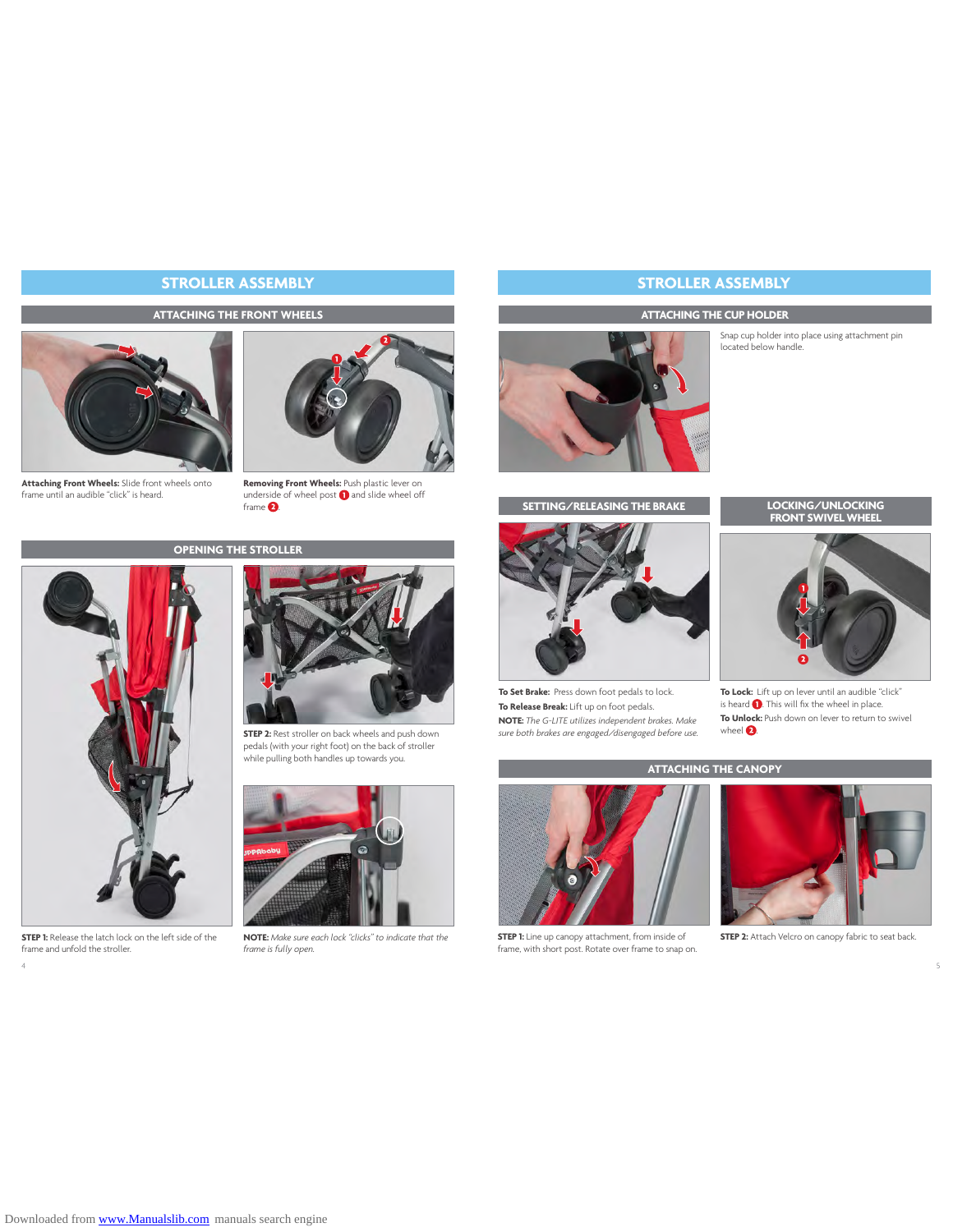# **STROLLER OPERATION**

## **OPERATING THE RESTRAINT BUCKLE**



Attaching the Restraint Buckle: Slide plastic clip into Releasing the Restraint Buckle: Press center button buckle until you hear a "click".



to disengage.

# **STROLLER OPERATION**

## **REMOVING THE CANOPY**



**STEP 1:** Release Velcro on canopy fabric from seat back.



**STEP 2:** To release canopy attachment from frame, unsnap at canopy pivot.

# **ADJUSTING THE SEAT HARNESS**



**STEP 1:** Push harness straps and buckles through slots in seat back.



**STEP 2:** Feed harness straps through one of three desired slots.



**STEP 1:** Engage safety button on right side trigger. **STEP 2:** Simultaneously insert middle finger into release ring on both sides of stroller and lift to release.

 $\frac{1}{7}$ 





**STEP 3: Pull the front wheels and** footrest up towards you.

**STEP 4:** Engage the locking mechanism in standing position. When properly latched, stroller will stand.



**STEP 3:** Reattach shoulder harness fasteners.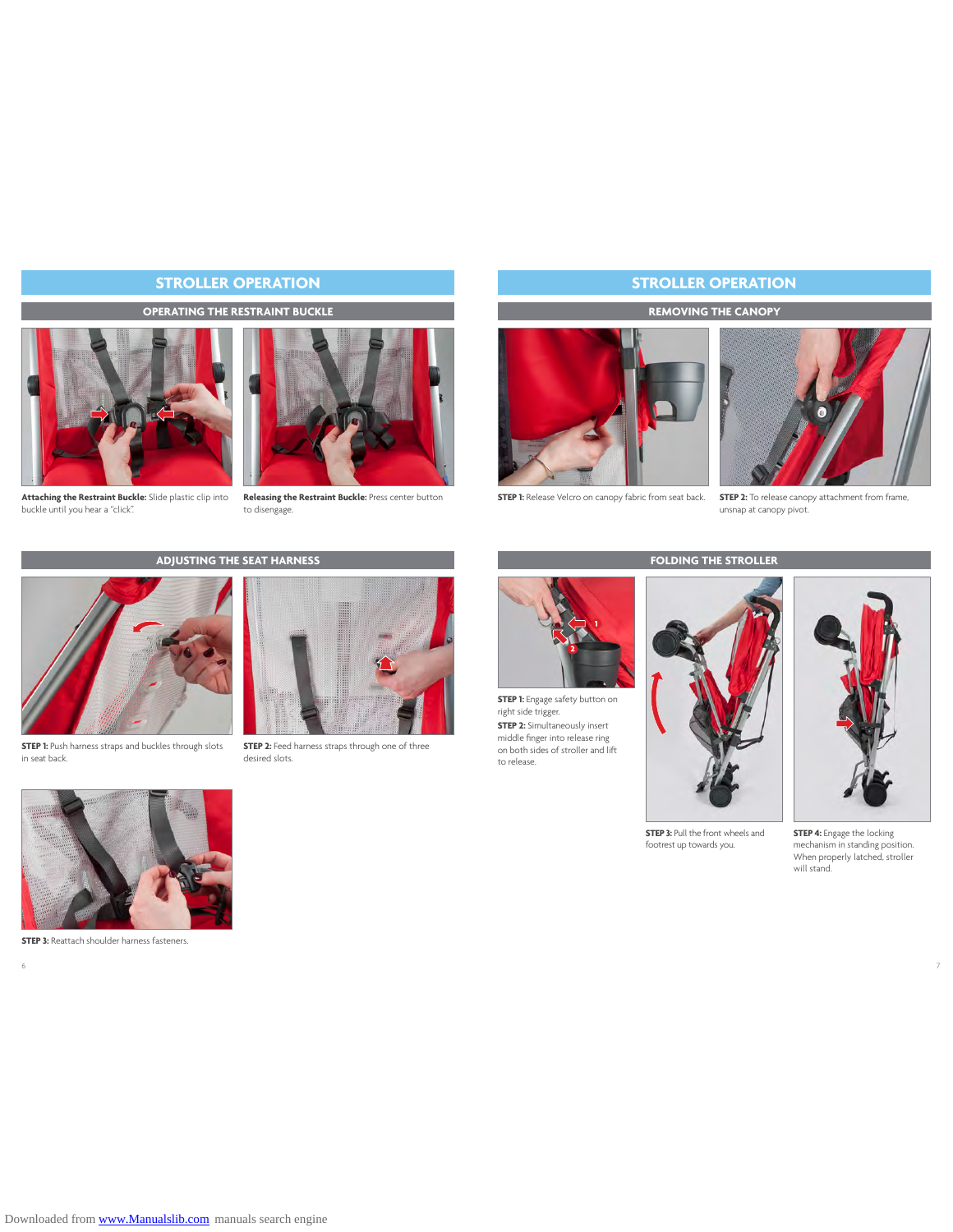# **STROLLER OPERATION**

### **REMOVING THE SEAT FABRIC**

#### **NOTE:** *Remove canopy prior to removing seat fabric.*



**STEP 1:** Undo buckle and slide harness fastener off through opening in buckle clip. Repeat on other side.



**STEP 3:** Slide harness shoulder straps through openings in seat fabric on both sides.



**STEP 5:** Remove bottom seat fabric from buttonhole openings from posts on both sides of stroller frame.

**30** 

**NOTE:** *Reverse steps to replace seat fabric and harness straps on stroller frame.*

乙□







Hand wash in cold water with mild detergent.

乙曰 Dry flat and away from direct sunlight before re-use or storage. or dry clean.

Dry flat and away from direct





☀⊠⊗ **DO NOT** bleach, iron

 $8$ 



Your UPPAbaby stroller is warranted to be free from any manufacturing defects for a period of 2 years from the date of purchase under normal use and in compliance with the operating instructions.

This warranty cannot be extended and an extended warranty cannot be purchased.

This warranty is not transferable and extends only to the original retail purchaser and is only valid when supplied with proof of purchase. **PLEASE RETAIN PROOF OF PURCHASE FOR THIS LIMITED WARRANTY.** 

The warranty is valid only in the original country of purchase. This warranty is subject to the conditions set forth by country in which the items were purchased. Conditions may vary. UPPAbaby will not ship replacement or repair parts out of the country of purchase.

UPPAbaby will provide replacement parts or conduct repairs as determined fitting by the company. UPPAbaby reserves the right to exchange item with a replacement part. Some parts may be replaced with newer model parts as the stroller is improved over time.

#### Please note that a repair issue will NOT be covered by this warranty if:

- The issue is caused by misuse or poor maintenance. Please refer to this instruction booklet for guidance on stroller use and maintenance.
- Damage is caused by improper installation of UPPAbaby parts and/or accessories. Please refer to this instruction booklet for guidance on stroller assembly and use.
- Damage is corrosion, mold or rust caused by lack of maintenance or service.
- Damage is due to general wear and tear, which is the result of everyday use or negligence.
- Damage is caused by sun intensity, sweat, detergents, damp storage or frequent washings.
- Repairs or modifications are carried out by a third party.
- Stroller is purchased from an unauthorized retailer. Approved retailers are listed on our website at www.uppababy.com.
- Stroller is second-hand.
- Stroller is damaged as a result of an accident, airline or freight damage.

UPPAbaby reserves the right to determine if warranty terms and conditions have been met. Please contact your local distributor if you have any questions regarding warranty.

| <b>CUSTOMER SERVICE</b>                                                |                                                                     |                |                  |  |  |
|------------------------------------------------------------------------|---------------------------------------------------------------------|----------------|------------------|--|--|
| <b>TELEPHONE</b><br><b>COUNTRY</b><br><b>CONTACT</b><br><b>WEBSITE</b> |                                                                     |                |                  |  |  |
| <b>US</b>                                                              | 60 Sharp Street Hingham, MA 02043                                   | 781.413.3030   | www.uppababy.com |  |  |
| <b>CANADA</b>                                                          | 5514KM<br>109 Vanderhoof Avenue, Unit 6<br>Toronto, Ontario M4G 2H7 | 1.888.502.5514 | www.uppababy.com |  |  |

Register your stroller online at **www.uppababy.com.**



**STEP 2:** Slide harness waist straps through openings in seat fabric on both sides.



**STEP 4:** Remove side seat fabric buttonhole openings from posts on both sides of stroller frame.

**STEP 6:** Slide seat bottom pocket off frame.

sunlight before re-use or storage. or dry clean.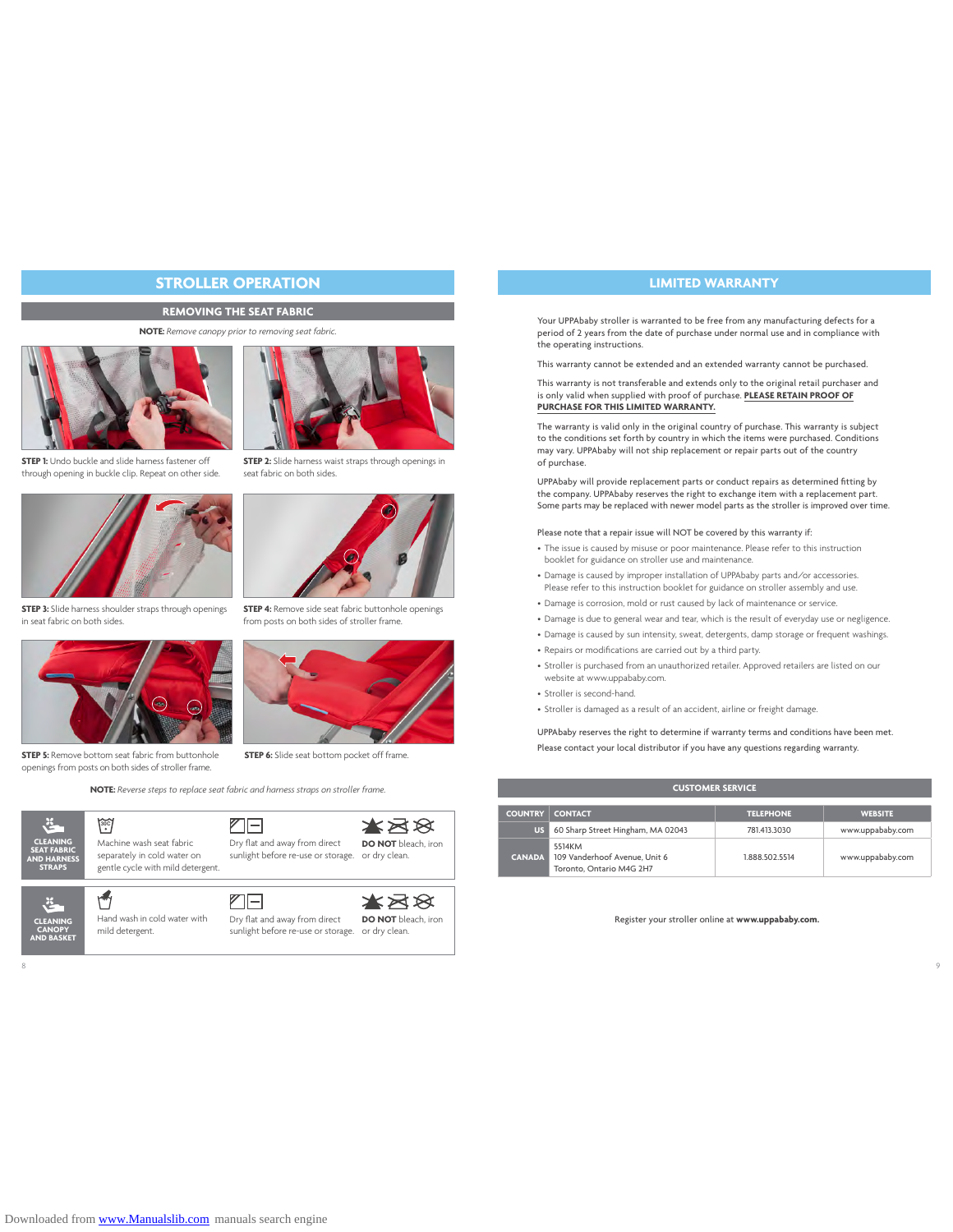## **ADVERTENCIAS + INFORMACIÓN GENERAL SOBRE SEGURIDAD**

# **ADVERTENCIA**

NUNCA DEJE AL NIÑO SIN SUPERVISIÓN. IGNORAR ESTAS ADVERTENCIAS E INSTRUCCIONES PODRÍA OCASIONAR LESIONES GRAVES O LA MUERTE ACCIDENTAL:

*Mantenga estas instrucciones para futura referencia.*

- Esta silla de paseo es apta para bebés desde 6 meses hasta un peso de 25 kg y una altura de 1,14 m.
- Esta silla de paseo ha sido diseñada para ser utilizada por solo un niño.
- El freno debe estar puesto al sacar al niño de la silla de paseo o colocarlo dentro.
- Siempre asegúrese silla de paseo es completamente abierta y bloqueada antes de su uso.
- El peso máximo para la cesta de almacenaje es de 4,5 kg.
- El el peso máximo del portavasos es de 0,7 kg. Un peso excesivo podría dar lugar a situaciones peligrosas y de inestabilidad. No ponga líquidos calientes en el portavasos.
- •**NUNCA** deje al niño en la silla de paseo al subir o bajar escaleras ni al usar unas escaleras mecánicas.
- •**NO** altere ni modifique la silla de paseo con productos no suministrados por el fabricante, ya que eso podría causar inestabilidad o daños en la estructura no cubiertos por la garantía.
- Para evitar que se produzca una lesión grave por deslizamientos o caídas, utilice siempre el arnés de 5 puntos completos de sujeción.
- La unidad podría perder estabilidad si se excede la carga máxima recomendada por el fabricante o si se usa o se cuelga de la unidad una bolsa porta paquetes o un accesorio distinto al recomendado por el fabricante.
- •Os niños y adultos deberán permanecer alejados de las piezas móviles al realizar ajustes en la silla de paseo. Podrían ocurrir lesiones en dedos y extremidades al abrir o cerrar el chasis.
- Este asiento no es apto para niños menores de 6 meses.

*Este producto ha sido diseñado y fabricado para cumplir la norma ASTM F833 sobre Seguridad del consumidor en materia de especificación del desempeño para coches cuna/coches de paseo, y está certificado por JPMA. Este producto ha sido diseñado y fabricado conforme a la norma canadiense SOR/85-379 sobre Regulaciones para coches cuna y coches de paseo.*



## **LIMPIEZA + MANTENIMIENTO GENERAL**

#### **LIMPIEZA:**

- Limpiar el chasis con un paño húmedo y un detergente suave y secarlo a fondo. NO utilizar productos abrasivos.
- Si las piezas del chasis de la silla de paseo han sido expuestas a agua salada, recomendamos que se enjuaguen con agua potable (del grifo) tan pronto como sea posible para evitar la corrosión.
- El tejido extraíble del asiento con correas para el arnés puede lavarse a máquina. Lavar por separado en agua fría, en un programa de lavado para prendas delicadas y con un detergente suave. Secar sobre una superficie plana y alejada de la luz solar directa antes de reutilizarla o guardarla. NO utilizar lejía, no planchar ni limpiar en seco.
- La capota no puede lavarse a máquina. Lavar a mano con agua fría y un detergente suave. Secar sobre una superficie plana y alejada de la luz solar directa antes de reutilizarla o guardarla. NO utilizar lejía, no planchar ni limpiar en seco.

#### **MANTENIMIENTO Y REPARACIÓN:**

- Esta silla de paseo requiere que el usuario lleve a cabo un mantenimiento rutinario. Comprobar con regularidad la ujeción y seguridad de todos los componentes de conexión (remaches, tuercas, etc.). Inspeccionar todos los frenos, las ruedas y las llantas, y sustituir o reparar según sea necesario.
- Comprobar que todos los dispositivos de seguridad, cierres y arneses funcionan correctamente y de forma segura. NUNCA seguir utilizando un producto que no tenga una estructura sólida.
- Solo se deben usar piezas de repuesto de UPPAbaby. Podría no ser seguro utilizar piezas suministradas por otro fabricante.
- Para cualquier pregunta sobre reparaciones, póngase en contacto con Atención al cliente al +781 413 3030.

*UPPAbaby se reserva el derecho de realizar cambios en el diseño y mejoras en cualquiera de nuestros productos como parte de nuestro compromiso con la innovación.*

10 11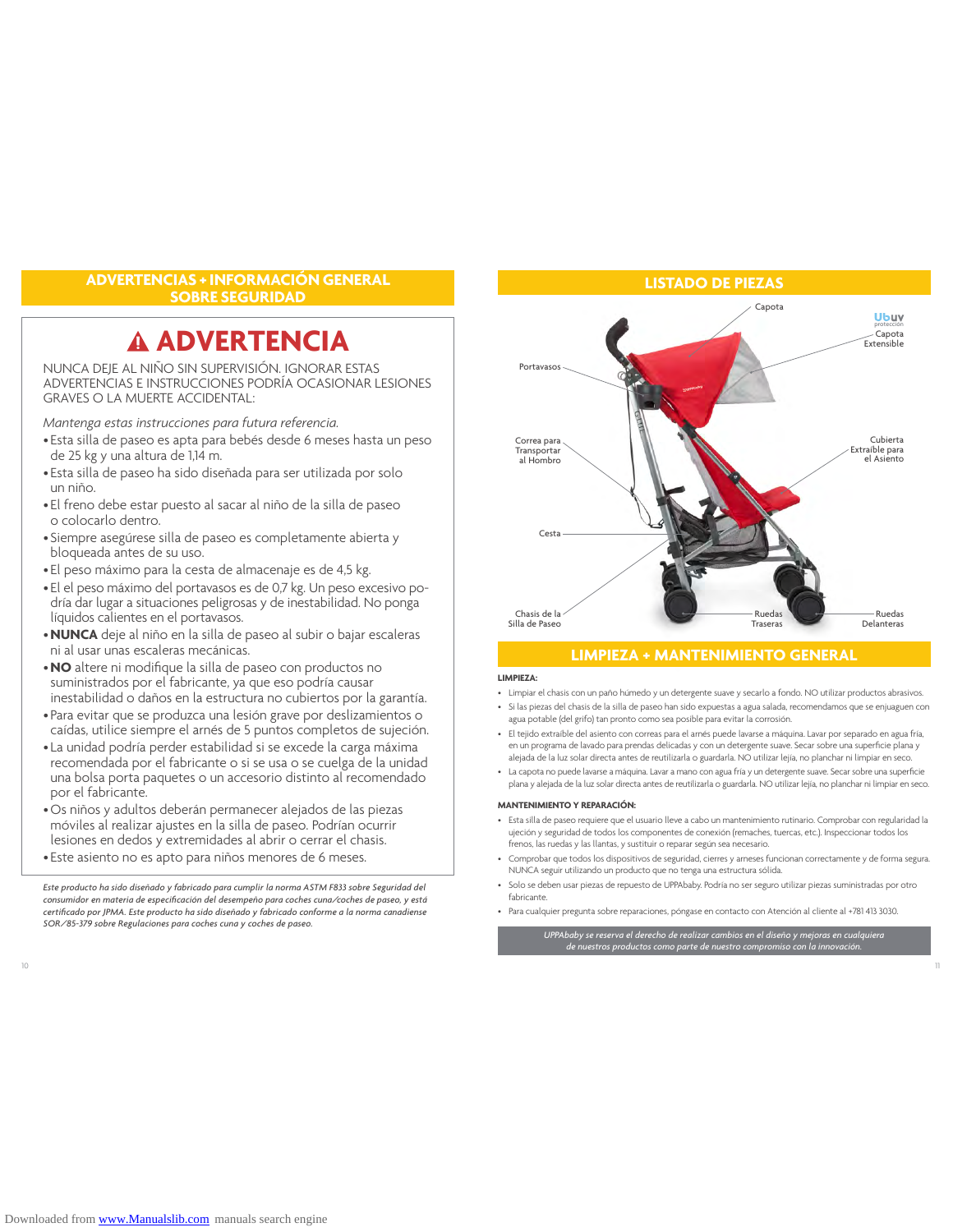# **ENSAMBLAJE DE LA SILLA DE PASEO ENSAMBLAJE DE LA SILLA DE PASEO**

### **COLOCACIÓN DE LAS RUEDAS DELANTERAS**







**Quitar las Ruedas Delanteras:** empuje la palanca de plástico situada bajo la barra de la rueda  $\bf{0}$  y deslice .<br>la rueda del chasis  $\bf{2}$ .

# **ABRIR LA SILLA DE PASEO**



**PASO 1:** suelte el cierre del seguro en el lateral izquierdo del chasis y abra la silla de paseo.



**PASO 2:** apoye la silla de paseo sobre las ruedas traseras y empuje el pedals (con el pie derecho) en la parte posterior de la silla de paseo, al mismo tiempo que tira de ambos manillares hacia usted.



**NOTA:** *asegúrese de que cada cierre hace "clic" para indicar que el chasis está totalmente abierto.*

### **COLOCACIÓN DEL PORTAVASOS**

Encaje el portavasos en su lugar con las clavijas situadas debajo del manillar.





**Para Poner el Freno:** empuje cada pedals para ajustar el cierre.

**Para Soltar el Freno:** levante cada pedals.

**NOTA:** *G-LITE utiliza frenos independientes. Asegúrese de que ambos frenos estén puestos/quitados antes de su uso.*

# **PONER/SOLTAR EL FRENO BLOQUEAR/DESBLOQUEAR LA RUEDA GIRATORIA DELANTERA**



**Para Bloquear:** levante la palanca hasta que oiga un sonido de clic $\bullet$ La rueda se habrá bloqueado en su sitio.

**Para Desbloquear:** empuje de la palanca hacia abajo .<br>para que la rueda vuelva a girar **. 2**.

## **COLOCACIÓN DE LA CAPOTA**



**PASO 1:** alinee el enganche para la capota con la barra corta desde el interior del chasis. Gírela sobre el chasis para encajarla.

12 a contract to the contract of the contract of the contract of the contract of the contract of the contract of the contract of the contract of the contract of the contract of the contract of the contract of the contract



**STEP 2:** pegue el Velcro en el tejido de la capota al respaldo del asiento.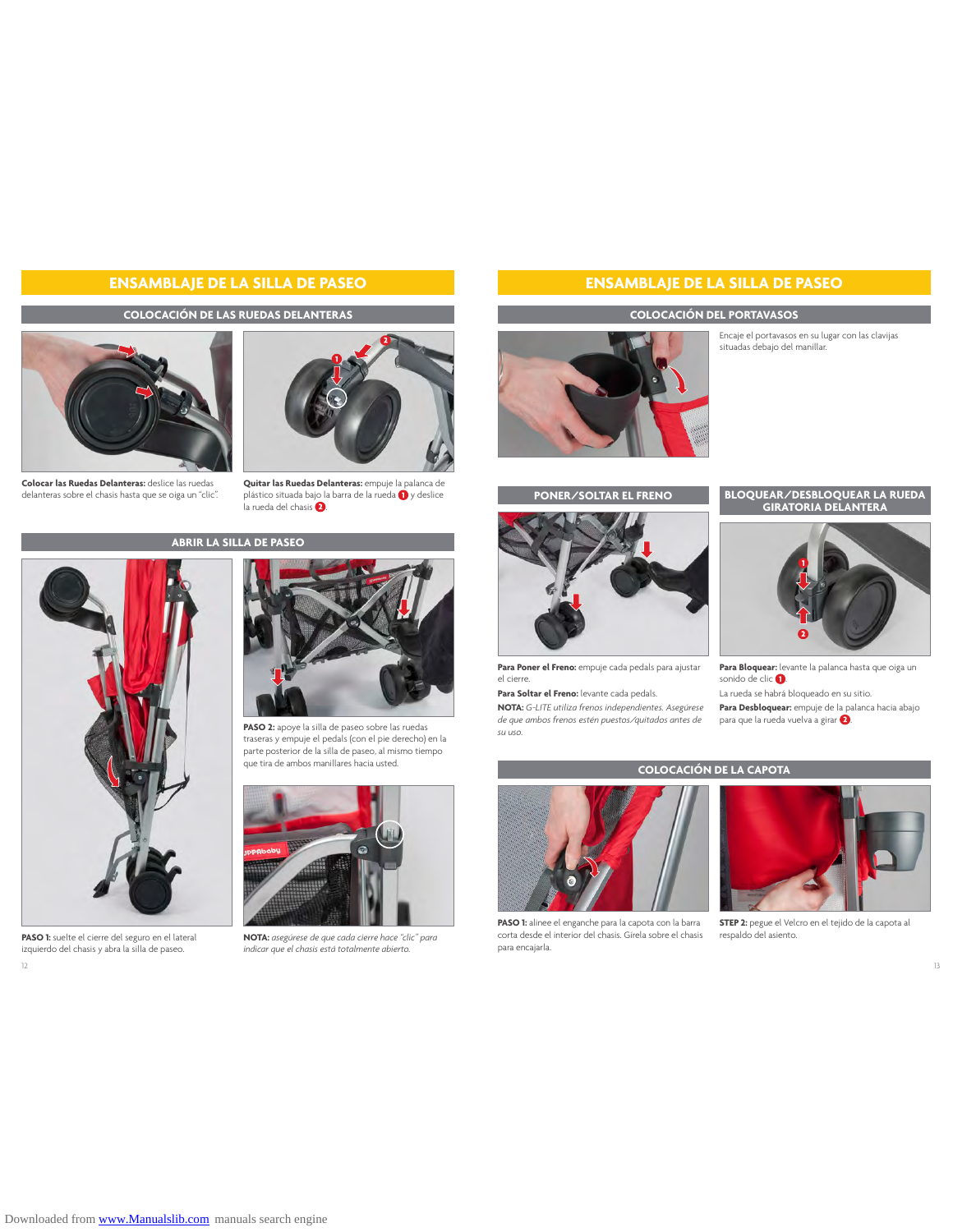# **FUNCIONAMIENTO DE LA SILLA DE PASEO FUNCIONAMIENTO DE LA SILLA DE PASEO**

**FUNCIONAMIENTO DE LA HEBILLA DE RESTRICCIÓN**



**Colocar la Hebilla de Restricción:** deslice el gancho de plástico dentro de la hebilla hasta que se oiga un "clic".



**Soltar la Hebilla de Restricción:** presione el botón central para soltar.

**AJUSTE DEL ARNÉS DEL ASIENTO**



**PASO 1:** tire de las correas del arnés y las hebillas para sacarlas por las ranuras del respaldo del asiento.



**PASO 2:** pase las correas del arnés a través de una de las tres ranuras deseadas.

### **QUITAR LA CAPOTA**



**PASO 1:** despegue el Velcro en el tejido de la capota del respaldo del asiento.



**PASO 2:** para liberar el apego capota de chasis, desabrochar al capota de la pivotar.



**PASO 1:** pulse el botón de seguridad en el activador del lado derecho.

**PASO 2:** al mismo tiempo, introduzca el dedo corazón dentro de los anillos de desbloqueo situados a ambos lados de la silla de paseo y tire hacia arriba para desbloquear.





cierre en posición erguida. La silla de paseo se quedará de pie cuando esté acoplada correctamente.



PASO 3: reajuste los cierres del arnés para los hombros.

14 a and the state of the state of the state of the state of the state of the state of the state of the state of the state of the state of the state of the state of the state of the state of the state of the state of the s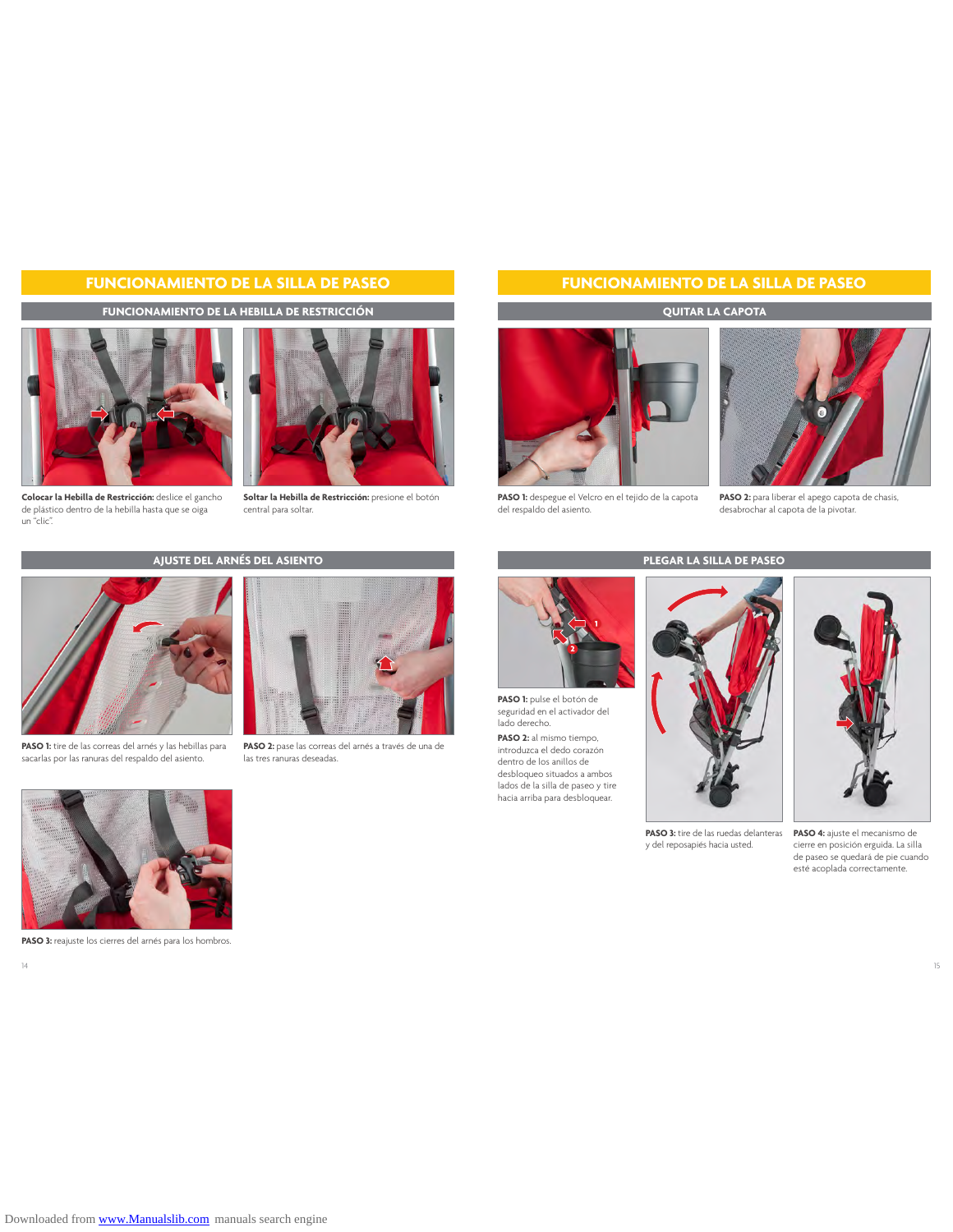# **FUNCIONAMIENTO DE LA Silla de paseo GARANTÍA LIMITADA**

## **QUITAR EL TEJIDO DEL ASIENTO**

#### **NOTA:** *quite la capota antes de quitar el tejido del asiento.*



**PASO 1:** abra la hebilla y saque el cierre lateral del arnés a través de la abertura en el gancho de la hebilla. Haga lo mismo en el otro lado



PASO 3: deslice las correas del arnés para los hombros a través de las aberturas del tejido del asiento situadas a ambos lados.



**PASO 5:** saque las aberturas del ojal del tejido inferior del asiento de los topes situados a ambos lados del chasis de la silla de paseo.

**NOTA:** *siga los pasos anteriores en orden inverso para cambiar el tejido del asiento y las correas del arnés en el chasis de la silla de paseo.*





**PASO 2:** deslice las correas del arnés para la cintura a través de las aberturas del tejido del asiento situadas a ambos lados.



**PASO 4:** saque las aberturas del ojal del tejido lateral del asiento de los topes situados a ambos lados del chasis de la silla de paseo.



PASO 6: deslice el bolsillo inferior fuera del chasis.

Su silla de paseo UPPAbaby está garantizada contra cualquier defecto de fabricación durante un periodo de 2 años desde la fecha de compra, bajo condiciones normales de uso y en cumplimiento con las instrucciones de funcionamiento.

Esta garantía no puede extenderse y no podrá adquirirse una garantía extendida.

Esta garantía no es transferible, cubre únicamente al comprador original y solamente es válida al facilitar un comprobante de compra. **POR FAVOR, CONSERVE EL COMPROBANTE DE COMPRA PARA ESTA GARANTÍA LIMITADA.** 

Esta garantía solamente es válida en el país original de compra. Esta garantía está sujeta a las condiciones establecidas por el país en el que se adquirieron los artículos. Las condiciones pueden variar. UPPAbaby no enviará recambios o piezas de reparación fuera del país de compra.

UPPAbaby proporcionará piezas de recambio o realizará reparaciones conforme a lo que la empresa determine como adecuado. UPPAbaby se reserva el derecho a intercambiar el artículo con una pieza de recambio. Algunas piezas podrían ser reemplazadas por piezas para modelos más modernos, ya que la silla de paseo mejora con el tiempo.

Observe que esta garantía NO cubrirá un problema de reparación si:

• El problema se ha producido a causa de una utilización incorrecta o un mantenimiento deficiente. Remítase

a este folleto de instrucciones si necesita orientación sobre la utilización y mantenimiento de la silla de paseo.

- El daño ha sido causado por una instalación incorrecta de las piezas y/o accesorios de UPPAbaby. Remítase a este folleto de instrucciones si necesita orientación sobre la utilización y mantenimiento de la silla de paseo.
- El daño consiste en una corrosión causada por una falta de mantenimiento o servicio.
- El daño se debe a un desgaste y deterioro generales como resultado del uso diario o negligencia. • El daño es causado por la intensidad del sol, el sudor, los detergentes, el almacenamiento en un entorno húmedo o lavados frecuentes.
- Las reparaciones o modificaciones son realizadas por terceros.
- La silla de paseo es adquirida a través de un distribuidor no autorizado. Nuestro sitio web
- www.uppababy.com contiene una lista de distribuidores autorizados.
- La silla de paseo es de segunda mano.

• La silla de paseo ha sido dañada como resultado de un accidente, daños de transporte aéreo o carga. UPPAbaby se reserva el derecho a determinar si se han cumplido los términos y condiciones de la garantía. Póngase en contacto con su distribuidor local si tiene alguna pregunta relacionada con la garantía.

| <b>ATENCIÓN AL CLIENTE</b> |                                                                     |                 |                  |
|----------------------------|---------------------------------------------------------------------|-----------------|------------------|
| <b>PAÍS</b>                | <b>CONTACTO</b>                                                     | <b>TELÉFONO</b> | <b>SITIO WEB</b> |
| <b>US</b>                  | 60 Sharp Street Hingham, MA 02043                                   | 781.413.3030    | www.uppababy.com |
| <b>CANADA</b>              | 5514KM<br>109 Vanderhoof Avenue, Unit 6<br>Toronto, Ontario M4G 2H7 | 1.888.502.5514  | www.uppababy.com |

Registre su silla de paseo en línea en **www.uppababy.com.**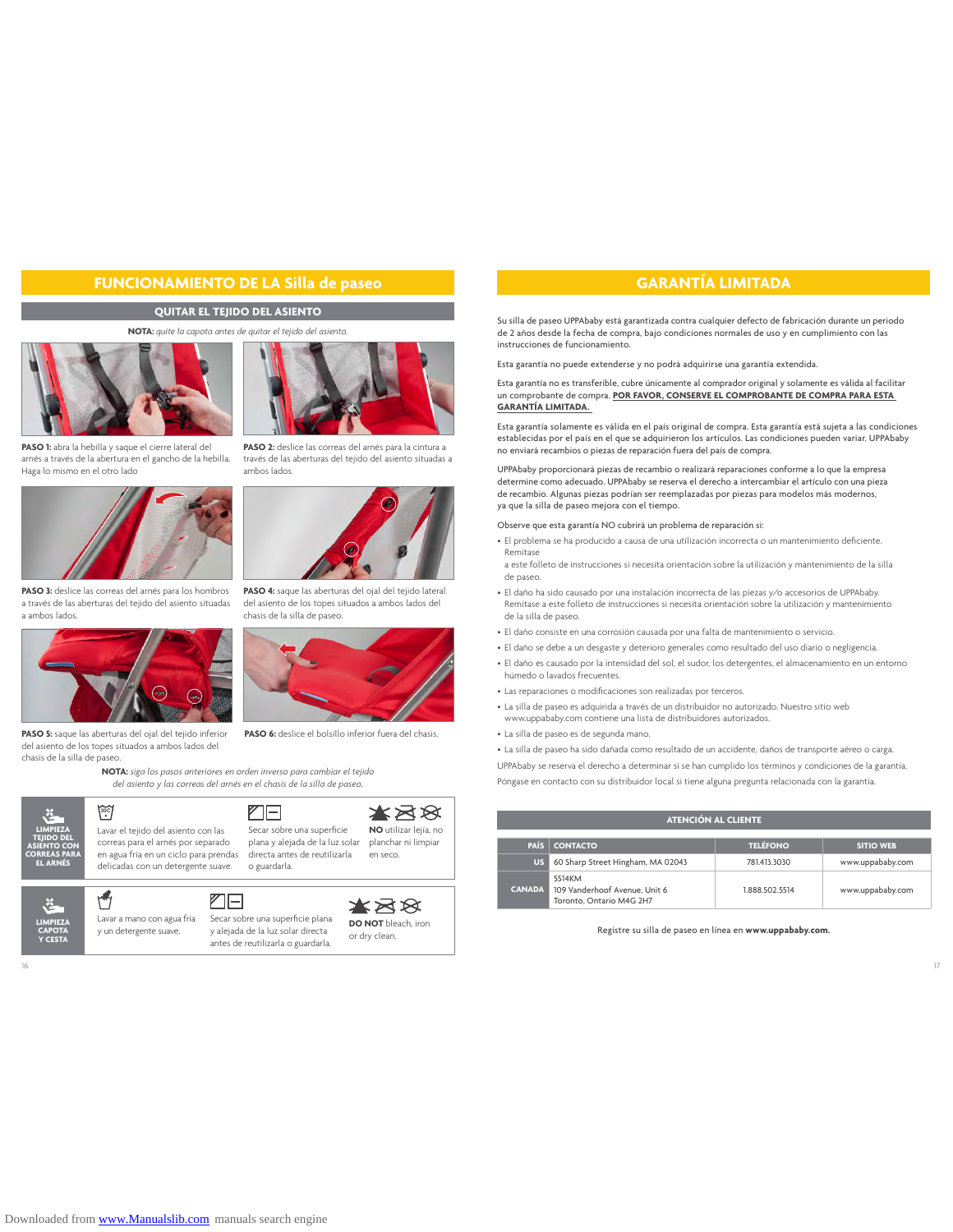## **MISES EN GARDE ET INFORMATIONS GÉNÉRALES SUR LA SÉCURITÉ**

# **MISE EN GARDE**

NE JAMAIS LAISSER L'ENFANT SANS SURVEILLANCE. LE NON-RESPECT DE CES MISES EN GARDE ET DIRECTIVES POURRAIT ENTRAÎNER DES BLESSURES GRAVES OU LA MORT :

*Conserver ces instructions pour toute référence ultérieure.*

- •Cette poussette convient pour les bébés âgés d'au moins 6 mois, pesant jusqu'à 25 kg (55 lb) et mesurant 114 cm (45 po).
- •Cette poussette est conçue pour un seul enfant à la fois.
- Le frein doit être serré pendant que l'enfant est installé ou sorti de la poussette.
- •Toujours s'assurer que la poussette est entièrement ouvert et verrouillé avant de l'utiliser.
- Le poids maximum pour le panier est 4,5 kg (10 lb).
- Le poids maximum autorisé sur le porte-tasse est de 0,7 kg (1,5 lb). Tout poids excessif risque de déstabiliser la poussette. Ne placez pas de liquides chauds dans le porte-tasse.
- •**NE JAMAIS** laisser l'enfant dans la poussette pour monter ou descendre des marches ou sur un escalier roulant.
- •**NE PAS** apporter de modifications à la poussette avec des produits non fournis par son fabricant pour éviter tout problème d'instabilité ou de dommage structurel non couvert par la garantie.
- Pour éviter toute blessure grave résultant d'une chute ou d'un glissement, toujours utiliser le harnais à 5 points.
- L'unité risque de devenir instable si le poids de l'enfant dépasse la charge maximale recommandée par le fabricant ou si un sac ou un accessoire autre que ceux recommandés par le fabricant est utilisé ou suspendu à la poussette.
- Les enfants et les adultes doivent écarter les doigts ou les orteils des pièces mouvantes pendant le réglage de la poussette, ainsi qu'à l'ouverture ou la fermeture du châssis, pour éviter de se blesser.
- •Ce siège ne convient pas pour les enfants âgés de moins de 6 mois.

*Ce produit est conçu et fabriqué en conformité avec la norme américaine ASTM F833 Standard Consumer Safety Performance Specification (Spécification de sécurité consommateur) pour les poussettes et il est certifié JPMA. Ce produit est conçu et fabriqué en conformité avec la norme canadienne SOR/85-379 Règlement sur les landaus et les poussettes.*



# **NETTOYAGE ET CONSIGNES GÉNÉRALES D'ENTRETIEN**

#### **ETTOYAGE :**

- Nettoyer le châssis avec un linge humide et un détergent doux et sécher complètement. NE PAS utiliser de produits abrasifs.
- Si des parties du châssis ont été exposées à l'eau salée, il est recommandé de les rincer à l'eau douce (robinet) dans les plus brefs délais pour éviter toute corrosion.
- Le tissu du siège amovible et les sangles du harnais peuvent être lavés à la machine. Veuillez les laver séparément à l'eau froide, sur cycle délicat, avec un détergent doux. Faire sécher à plat, à l'écart de la lumière directe du soleil, avant de les réutiliser ou de les ranger. NE PAS javelliser, repasser ou nettoyer à sec.
- La capote ne peut pas être lavée à la machine. Laver à la main à l'eau froide avec un détergent doux. Faire sécher à plat, à l'écart de la lumière directe du soleil, avant de le réutiliser ou de le ranger. NE PAS javelliser, repasser ou nettoyer à sec.

#### **ENTRETIEN ET RÉPARATION :**

- Cette poussette nécessite un entretien de routine par l'utilisateur. Vérifier régulièrement que toutes les pièces de raccord (rivets,vis, etc.) sont bien serrées. Inspecter tous les freins, roues et pneus et remplacez ou réparez-les en cas de besoin.
- Vérifier que tous les dispositifs de sécurité et de verrouillage, ainsi que le harnais, sont sécuritaires et en bon état. NE JAMAIS utiliser un produit qui semble structurellement peu solide.
- Seules des pièces de rechange UPPAbaby doivent être utilisées. L'utilisation de pièces fournies par un autre fabricant pose des risques.
- Communiquer avec le service clientèle pour toute question sur les réparations au 781.413.3030.

*En vertu de son engagement en faveur de l'innovation, UPPAbaby se réserve le droit de modifier et d'améliorer la conception de ses produits.*

18 **18**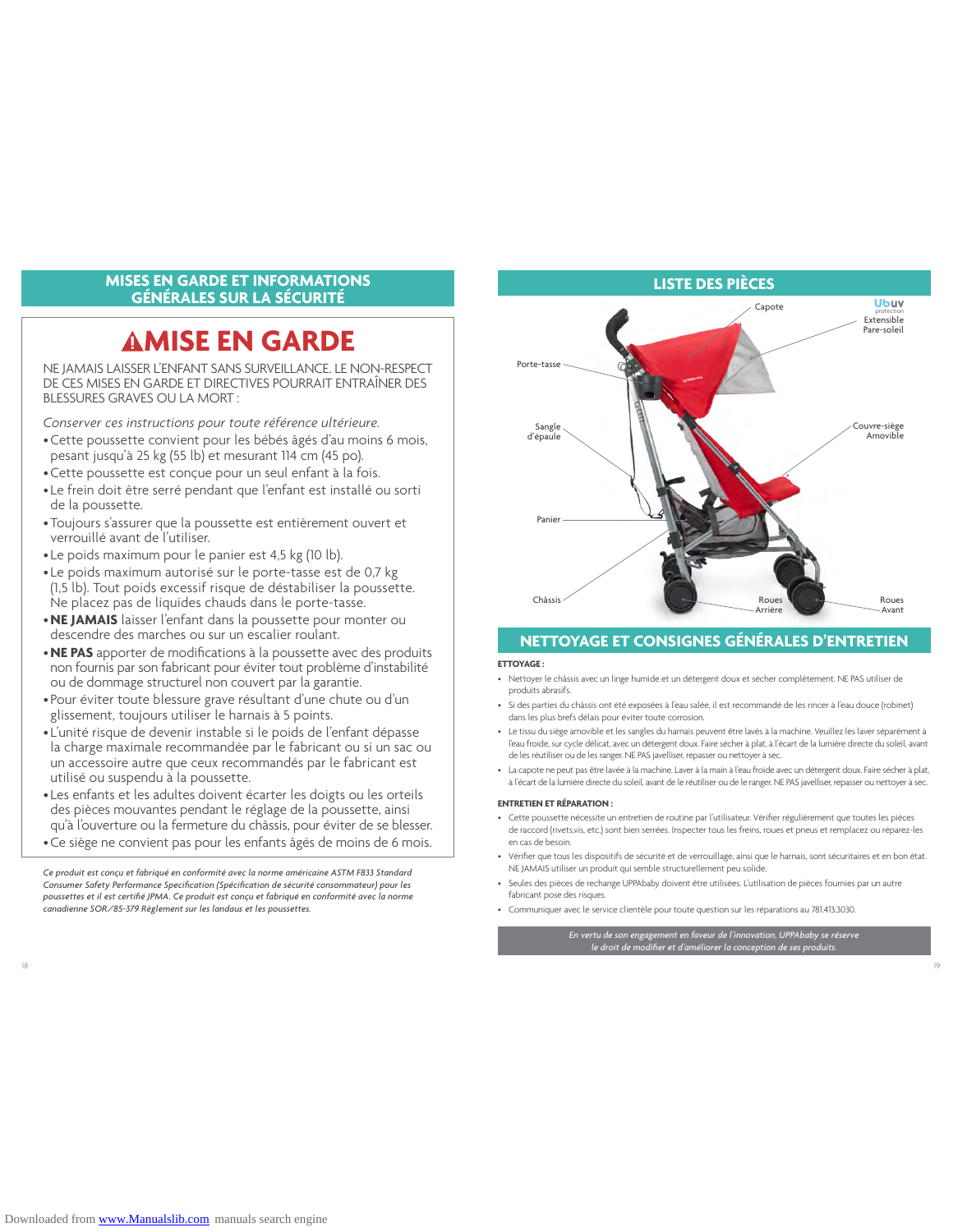# **ASSEMBLAGE DE LA POUSSETTE ASSEMBLAGE DE LA POUSSETTE**

#### **FIXATION DES ROUES AVANT**







**Retrait des Roues Avant :** Poussez le levier en plastique sous la tige de la roue et dégagez la roue du châssis .

### **OUVERTURE DE LA POUSSETTE**



**ÉTAPE 1 :** Dégagez la manette de verrouillage, sur le côté gauche du châssis, et dépliez la poussette.



**ÉTAPE 2 :** Basculez la poussette sur les roues arrière et appuyez sur les deux pédales (du pied droit) à l'arrière de la poussette tout en tirant les deux poignées vers vous.



**REMARQUE :** *Veillez à entendre un déclic de chaque côté pour être sûr que le châssis est complètement ouvert.*



#### **FIXATION DU PORTE-TASSE**

Fixez le porte-tasse en place à l'aide de l'ergot situé sous la poignée.





**Pour Serrer le Frein :** Appuyez sur la pédale de chaque roue.

**Pour Débloquer le Frein :** Relevez la pédale de chaque roue.

**REMARQUE :** *La poussette G-LITE est équipée de roues indépendantes. Assurez-vous que les deux freins sont serrés/desserrés avant l'utilisation.*

# **UTILISATION DU FREIN BLOCAGE/DÉBLOCAGE DE LA ROUE PIVOTANTE AVANT**



**Pour la Bloquer :** Tirez le levier vers le haut jusqu'à ce que vous entendiez un déclic <sup>1</sup>. La roue est maintenant bloquée.

**Pour la Débloquer :** Poussez le levier vers le bas pour que la roue soit de nouveau pivotante  $\bullet$ .

## **FIXATION DE LA CAPOTE**



**ÉTAPE 1 :** Alignez la pièce de fixation de la capote, depuis l'intérieur du châssis, sur la tige courte. Faites-la pivoter par-dessus le châssis pour l'encliqueter.



**ÉTAPE 2 :** Fixez les bandes Velcro de la capote au dos du siège.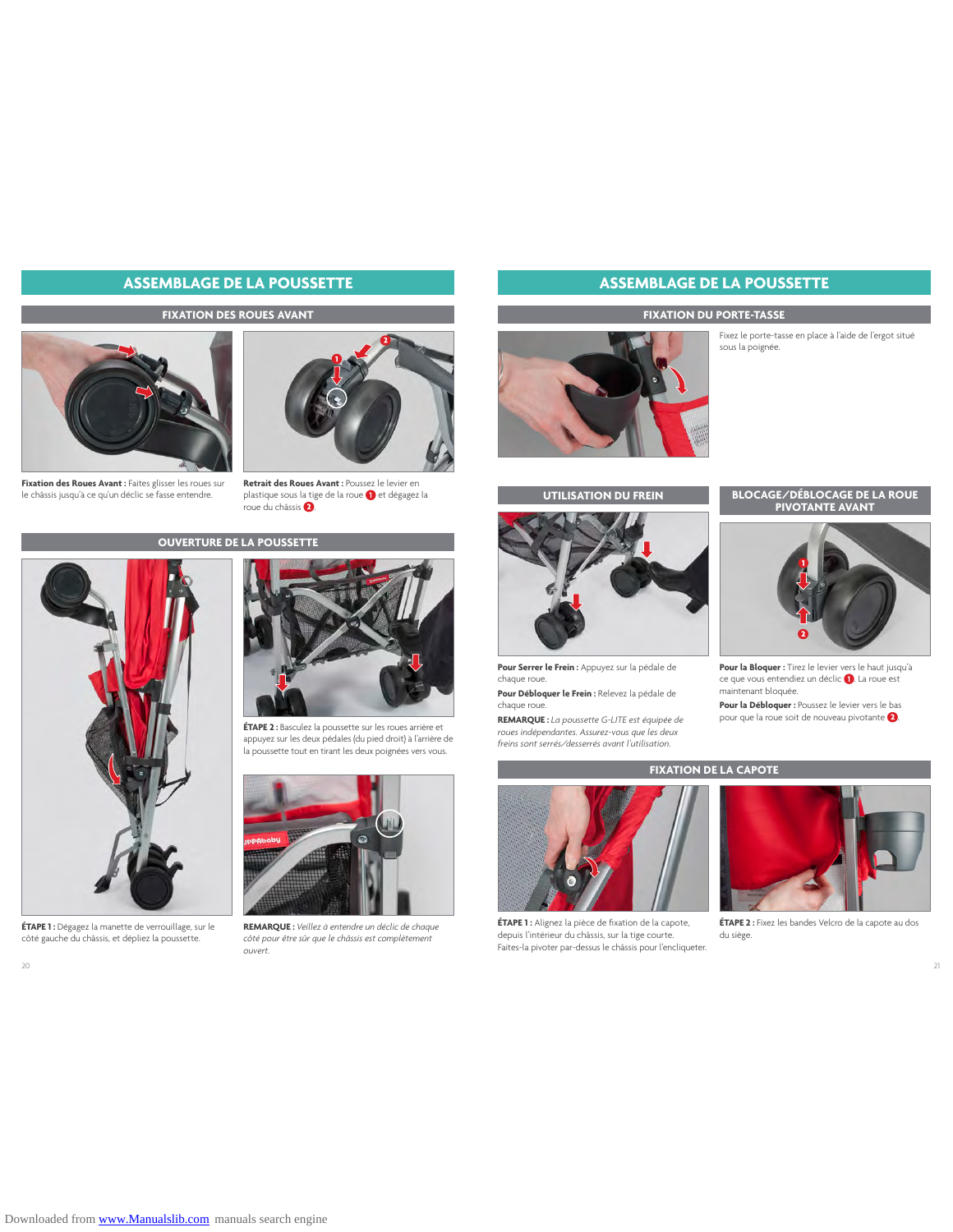# **UTILISATION DE LA POUSSETTE UTILISATION DE LA POUSSETTE**

### **UTILISATION DE LA BOUCLE DE RETENUE**



**Fermeture de la Boucle de Retenue :** Faites glisser l'attache en plastique dans la boucle jusqu'à ce qu'un déclic se fasse entendre.



**Ouverture de la Boucle de Retenue :** Appuyez sur le bouton du centre pour dégager la boucle.

## **RÉGLAGE DU HARNAIS DU SIÈGE**



**ÉTAPE 1 :** Glissez les sangles et les boucles du harnais dans les fentes du dossier du siège pour les sortir.



**ÉTAPE 3 :** Remettez le système d'attache du harnais.

**ÉTAPE 2 :** Faites passer les sangles du harnais dans l'une des trois fentes, à la hauteur désirée.



**ÉTAPE 1 :** Détachez les bandes Velcro du tissu de la capote pour dégager celle-ci du dossier du siège.



**ÉTAPE 2 :** Pour libérer la fixation de la capote du châssis, détacher capote à pivot.



**ÉTAPE 1 :** Enfoncez le bouton de sécurité sur le mécanisme de droite. **ÉTAPE 2 :** Insérez les majeurs simultanément dans la bague de dégagement de chaque côté de la poussette et tirez vers le haut pour déverrouiller la poussette.

**ÉTAPE 3 :** Tirez les roues avant et le repose-pieds vers vous.



**ÉTAPE 4 :** Verrouillez la poussette en position debout. Si elle est correctement verrouillée, la poussette tient debout.